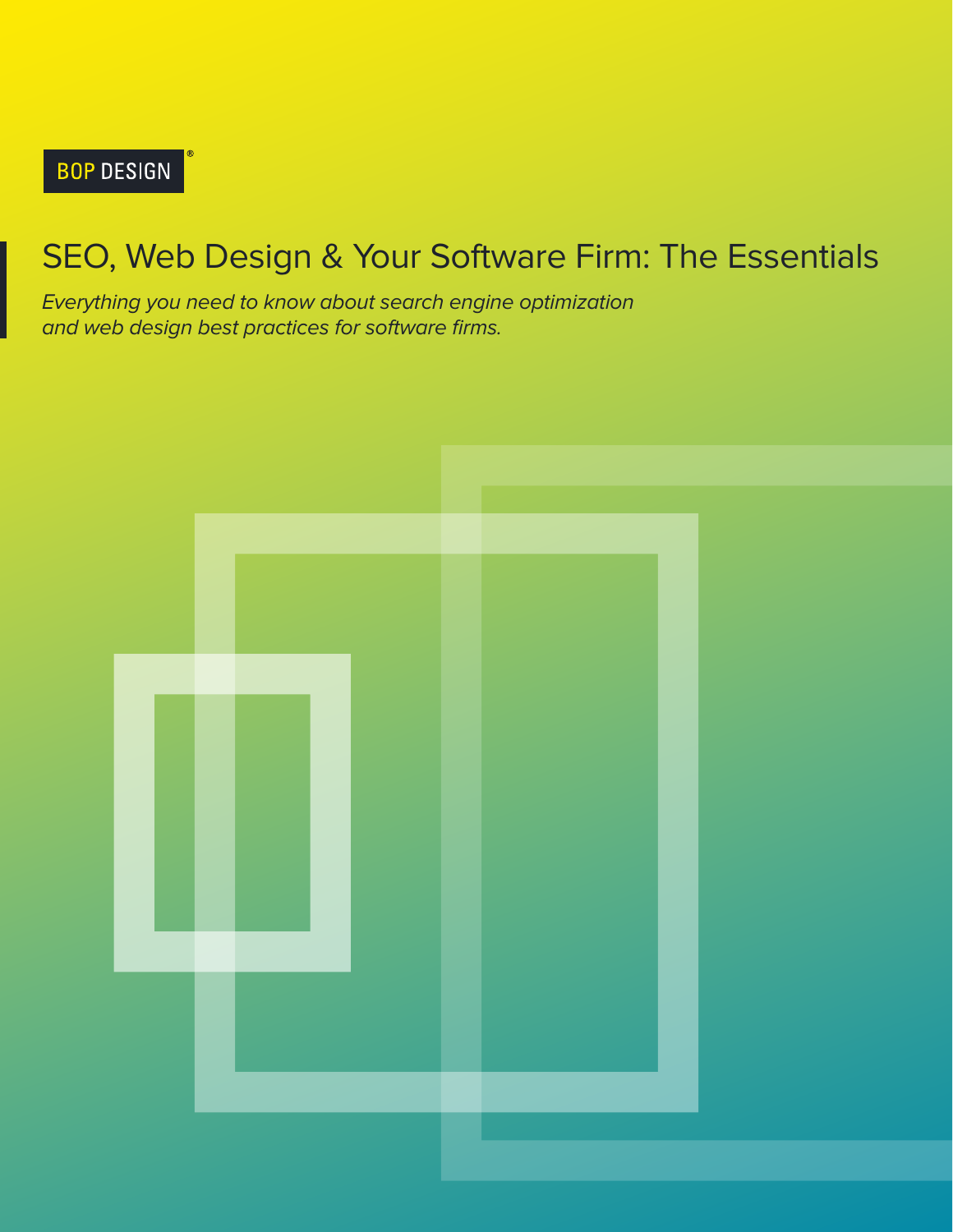# Search Engine Optimization & Web Design: A Partnership

Search engine optimization cannot live without great web design. Great web design cannot get exposure or attract the right audience without search engine optimization. The two must truly go hand-in-hand to create an effective online web presence. As a software company looking to get your business and services in front of new prospects, it's essential to create a strong online presence by using effective SEO practices and building an engaging website.

In this eBook, we are going to take a look at whether you need a new website to improve your SEO, how to partner with the right website agency for great SEO, where responsive design sits with search engines, and how SEO informs your web design.

# Do You Need a New Website?

Search engine optimization starts with your website. It includes many other factors as well, but a properly optimized website is where you should begin. A major SEO component of your website is the actual design and structure. Now, you may be asking, "Does my company really need a new website?

At its core, a website is the digital face of your software firm and often the first step a prospect takes in evaluating your firm. Did you know that it's actually fairly common for potential clients to determine if your business is credible and trustworthy based on your website design alone? At a minimum, your website design needs to create a great first impression and earn the trust of your potential clients.

It can be tough to determine whether your business needs a website design overhaul. How do you determine if now is the time for a re-design or launch of a new website? We've put together a simple checklist that you can go through to see if your existing website design is maximizing your ROI and positively impacting your SEO.

Did you know that it's actually fairly common for potential clients to determine if your business is credible and trustworthy based on your website design alone?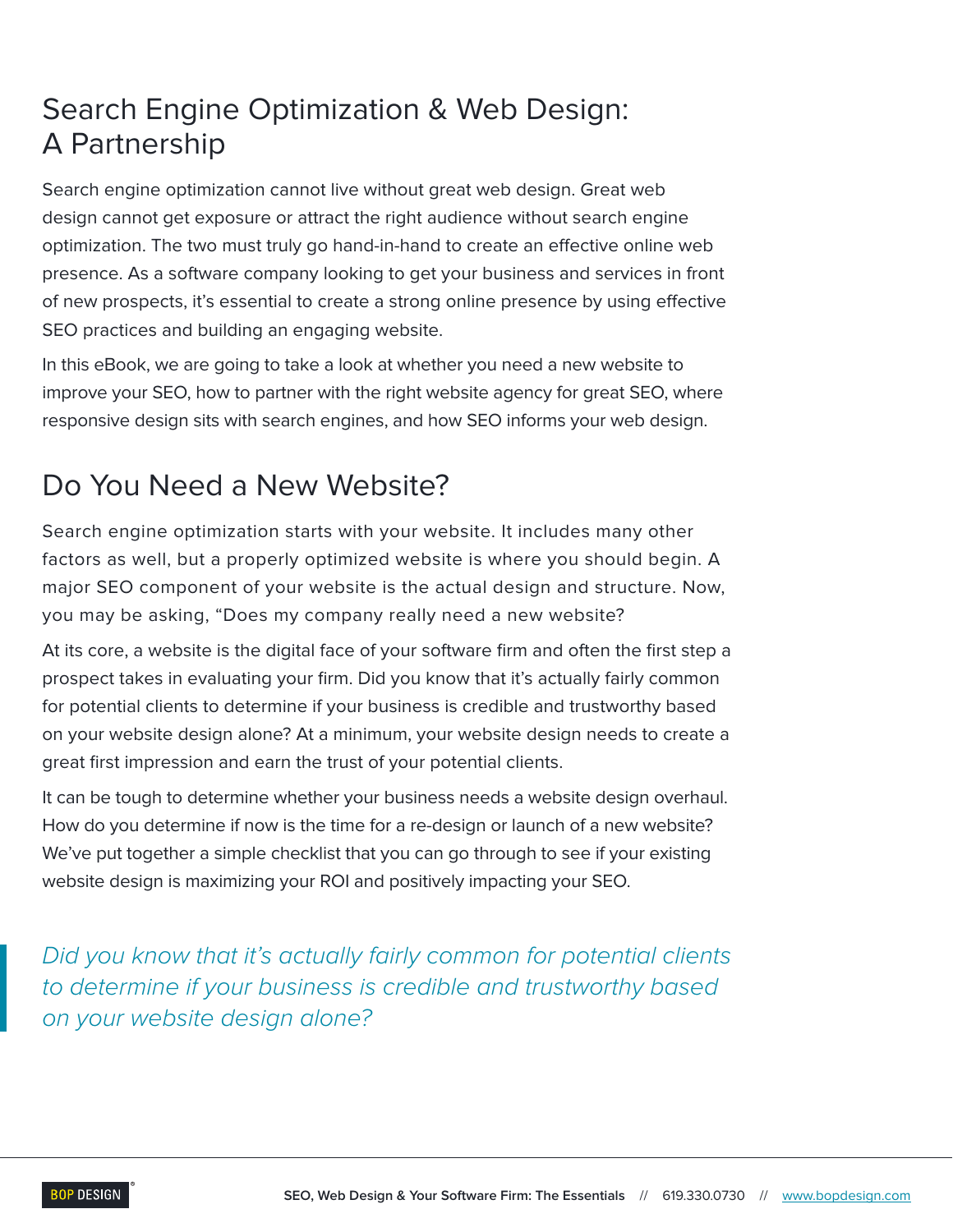# Complete the B2B Website Checklist

## **Is Your Current Website...**

- □ Showcasing accurate, upto-date information?
- ☐ Properly branded for your business?
- □ Reflecting the goals and mission of your organization?
- ☐ Building up the credibility of your products and services?
- ☐ Accurately showcasing your expertise?
- ☐ Consistent with the quality standards of your business?
- ☐ Hosting engaging and helpful content?
- ☐ Addressing common client questions?
- ☐ Complying with SEO best practices?
- □ Showing up in search engine results for prospects?
- ☐ Responsive or mobile optimized?
- □ Getting traffic from visitors that fit your ideal client profile?
- ☐ Integrated with social media sites like Facebook and Twitter?
- ☐ Able to showcase video content?
- ☐ Increasing the reach of your business?
- ☐ Using effective calls to action (CTAs)?
- □ Generating and capturing leads for your sales team?
- □ Easy to update and maintain?
- □ Inviting and easy to navigate?
- ☐ Creating a great experience for clients and prospects?
- ☐ Acting as a useful resource for existing and prospective clients?
- ☐ Equipping your business for success?
- ☐ The best possible digital face of your business?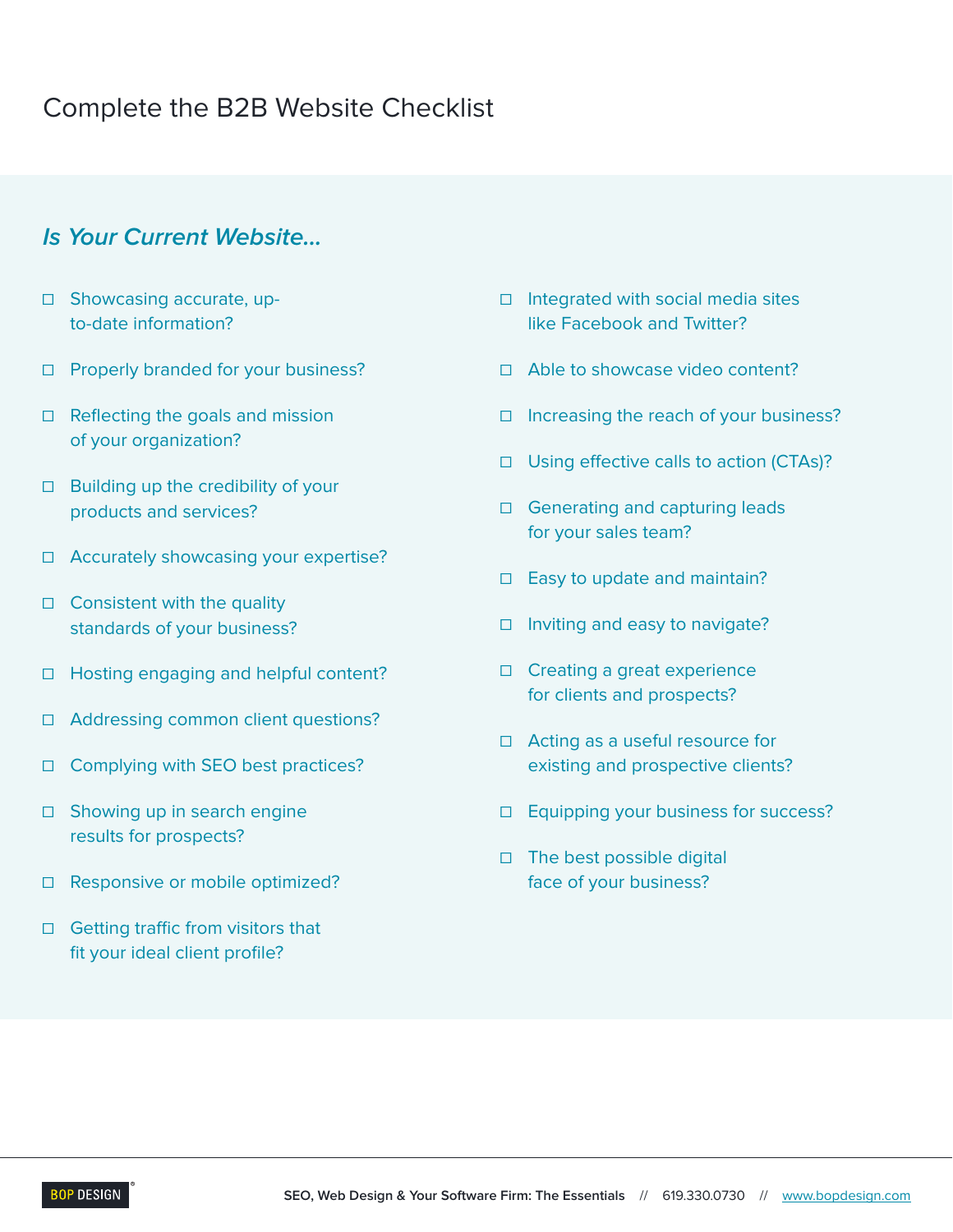## **Did You Answer "No"?**

If you answered "No" to any of the questions on the checklist, it's time to take a serious look at your website design. Your clients and prospects have certain expectations of your company's digital presence. A simple website with 2-3 pages of content won't help a prospective client learn more about your business, your software services or products, or what differentiates your from other software companies out there.

Today, if a website design isn't responsive, user-friendly, informative, and an effective lead generator, then it's not adding value to your organization. A weak digital presence sends the message that your company is outdated and behind the times, not to mention that people won't see your website when they perform a simple Google search.

## **My Website Needs a Redesign, Now What?**

The great news is that there are many things you can do to overhaul your website design, properly implement SEO best practices, and increase the ROI of your website. If you have worked through the Website Design Checklist and discovered the weak points in your current website design, you can create a concrete strategy for updating your digital presence. After you have determined your requirements and identified the decision makers, you can start looking for a qualified web design firm that has experience creating websites for software firms.

A simple website with 2-3 pages of content won't help a prospective client learn more about your business, your software services or products, or what differentiates you from other software companies out there.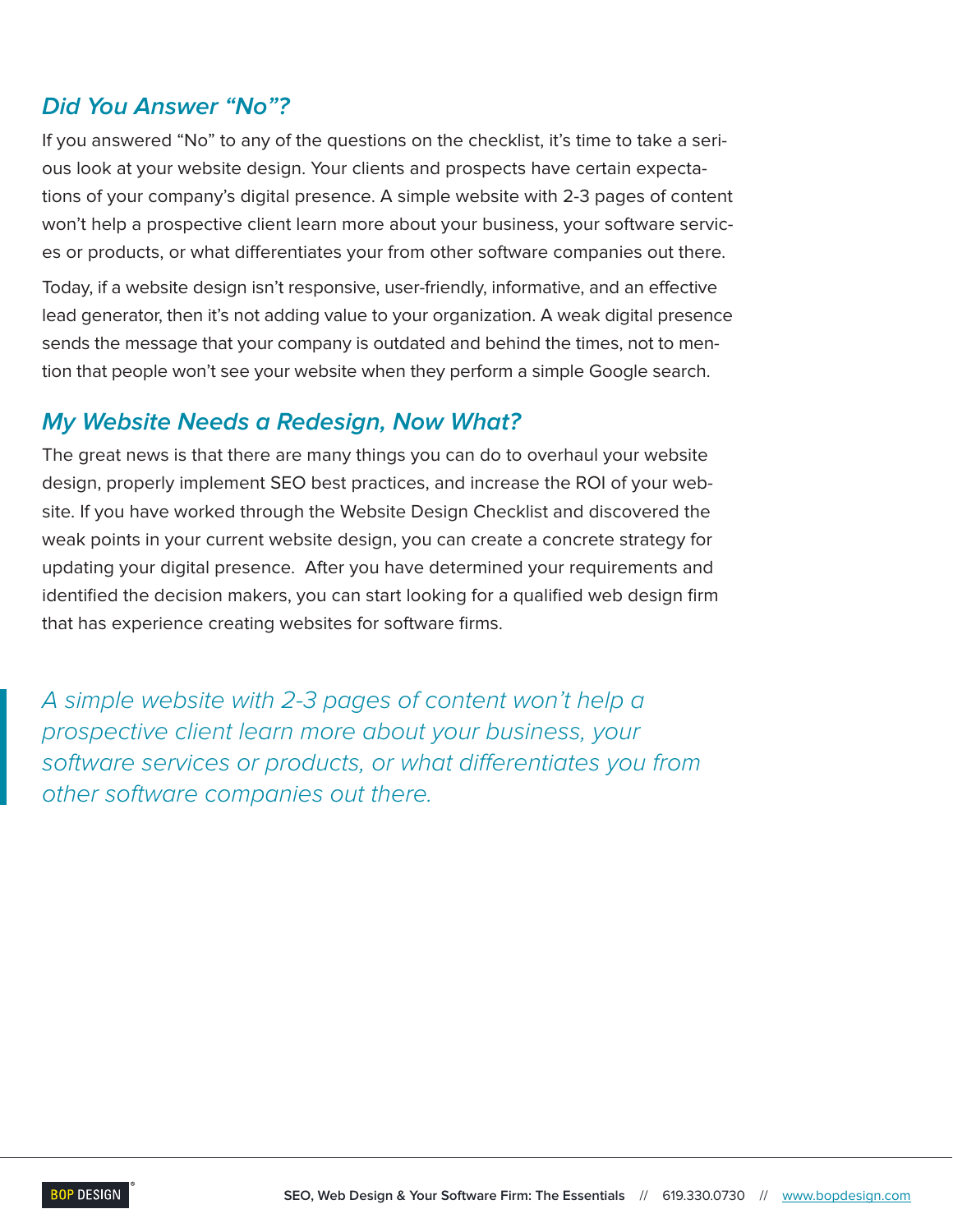# How to Choose a Website Design Firm

The decision has been made. Your firm has finally decided to revamp or launch a new website that accurately represents your cutting-edge services and is built with a strong SEO foundation. What next? As a busy software company, you probably don't have the time to manage all the procedures and processes that go into building a custom website from the ground up AND hire an SEO Manager. Your best option is to hire a qualified website design firm to handle the day-today activities of building an effectively optimized website.

Choosing a qualified website design firm can seem like an overwhelming task, but with a little preparation before you start, it can be a breeze. Once your company has decided to move forward with building a new website and opted to hire a website design agency with an SEO background, there are several questions you can answer to streamline the selection process.

#### **• What Do You Expect From a Website?**

Although a website may act in a variety of capacities, it's best to narrow it down to one major objective so you can choose the proper design.

#### **• Do You Have a Budget and a Price Range?**

The phrase, "You get what you pay for" definitely holds true when it comes to website design and effective SEO implementation.

### **• When Do You Need the Website Completed By?**

Since your website is the online face of your company, set attainable timelines that work for the decision makers in your organization and allows enough website design time to create a professionally branded product that integrates SEO best practices.

#### **• Do You Need Cutting-Edge Technology?**

You don't need to layout all the different tools you need as long as you have a good idea of what type of technology you want in your website.

#### **• Can You Look at a Portfolio of Software Websites?**

A firm's portfolio is a great way to get a good idea of what types of designs the firm creates and what other software firms have used in their designs.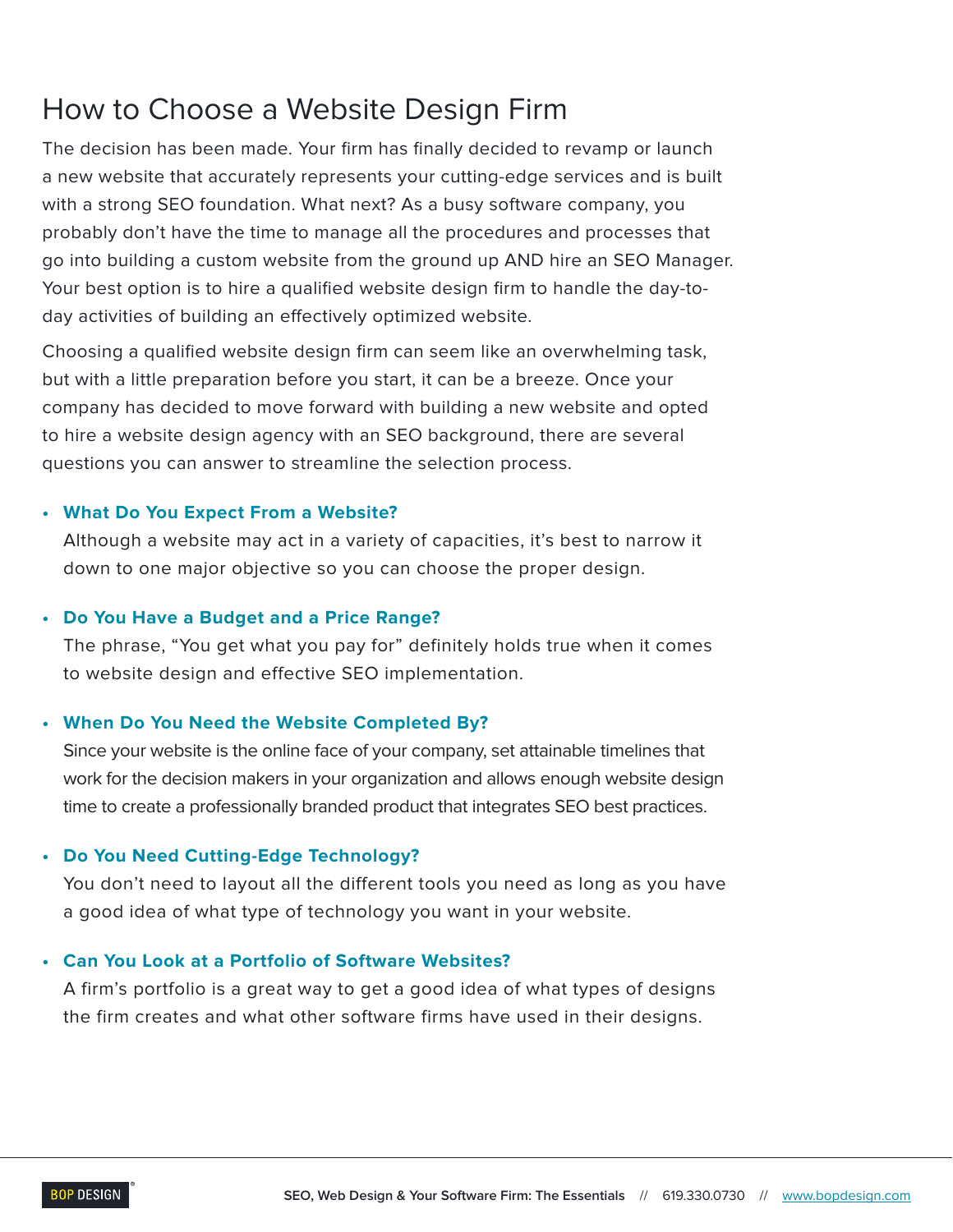#### **• Do They Have Experience with Software Websites?**

Select a website design firm that has experience working with software firms, as it will streamline the process and they will understand your challenges, needs, and your market.

#### **• Does the Web Design Include SEO Best Practices?**

The structure and coding of your website has a large impact on a website's SEO. Working with a web design agency familiar with SEO best practices for copywriting, structure, development, and coding ensures your website is set up for success.

#### **• Are Content and Copywriting Included?**

Ask the website design firms you interview if SEO copywriting is included and to what extent.

### **• What Is the Maintenance After Launch?**

Ask what happens after the website is launched. Find out if there is any postlaunch monitoring and maintenance.

### **Making the Final Selection of a Website Design & SEO Agency**

The process to choose an agency should be a fun process for your company as you get to see all the possibilities of a new website for your organization. By answering the questions laid out here and gathering the necessary information you need to get accurate proposals, the process can be a breeze. The final decision on an agency may not be easy, but with due diligence, you should be able to find the right fit.

Your best option is to hire a qualified website design firm to handle the day-to-day activities of building an effectively optimized website.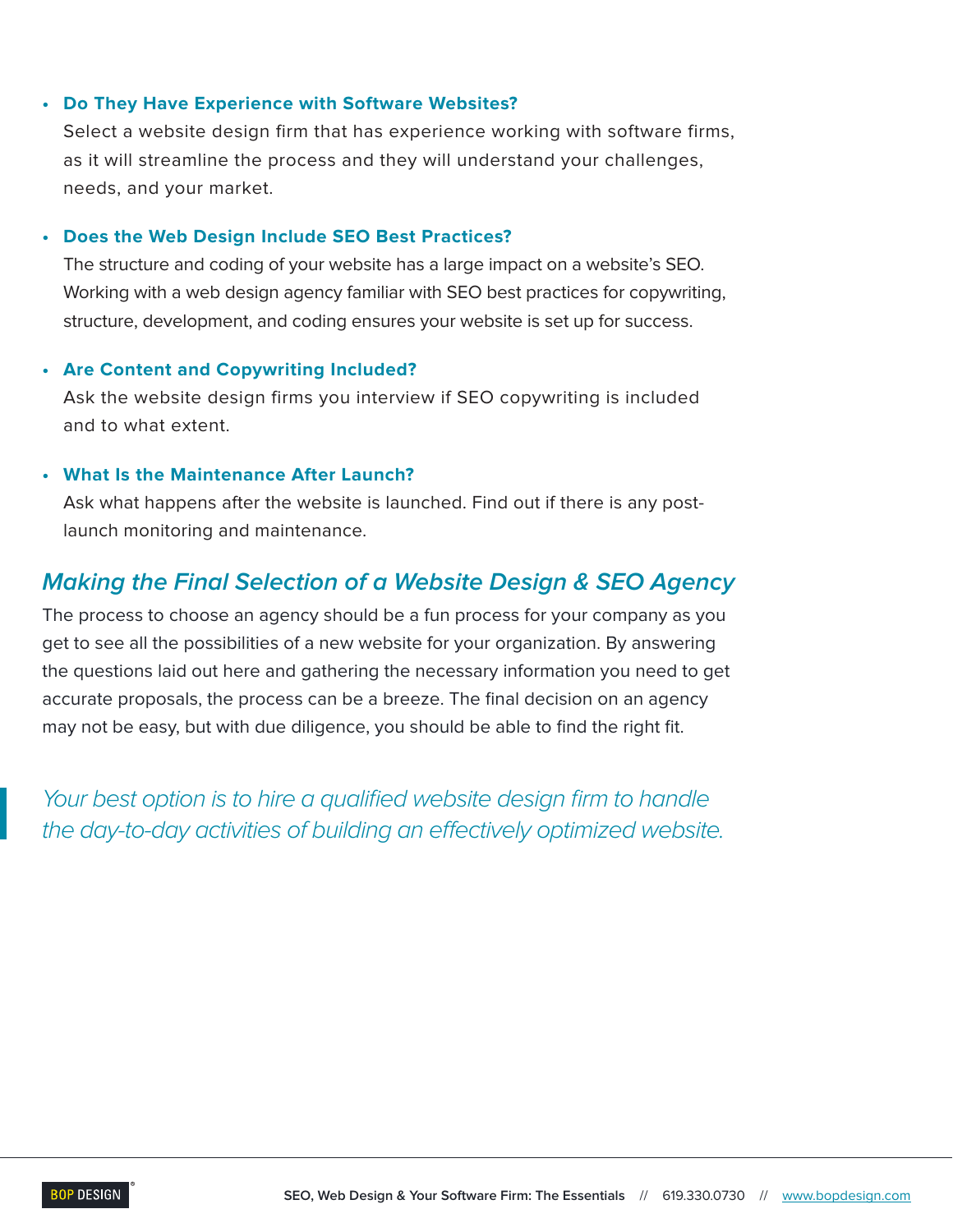# Responsive Web Design & SEO for Google

Responsive web design is not just a buzzword in website design or a passing trend to ignore. Rather, it's the new standard in professional web design and search engine optimization.

## **What Is Responsive Design?**

First, it is not synonymous with mobile optimized design. Responsive design is called "responsive" because it responds to the device used to search the internet. All of the content, images, videos, and structure of the website remains the same on any device but shrinks or expands to accommodate the screen size. In other words, a desktop user and a smartphone user see the same website, but as a different size. A mobile optimized website isn't "responsive" in the same sense as a responsive website. A mobile optimized website is a secondary website that web visitors are directed to when they access a website on a mobile device, such as a smartphone. A business with a mobile optimized website has two websites, a desktop website and a mobile website. The websites are independent of each other and need to be updated separately.

## **Google Says Yes to Responsive**

Google has the largest share (67%+) of online search by a huge margin. While Bing and Yahoo are also contenders, their market share is nowhere near the amount of market Google owns. This is why so many web developers, marketers, and SEOs follow the guidelines and best practices created by Google. Google not only says that responsive design is great, it recommends responsive design as the top website configuration.

# **Why Is Responsive Design Preferred?**

There are a number of reasons that Google recommends responsive design for websites. One of the main reasons is that a responsive website has only one URL and the same HTML across all devices. This makes it easier for Google to bot crawl the website, index the pages, and categorize them according to its algorithm. Anything you can do to make your software firm's website easier to crawl will positively impact your search engine rankings.

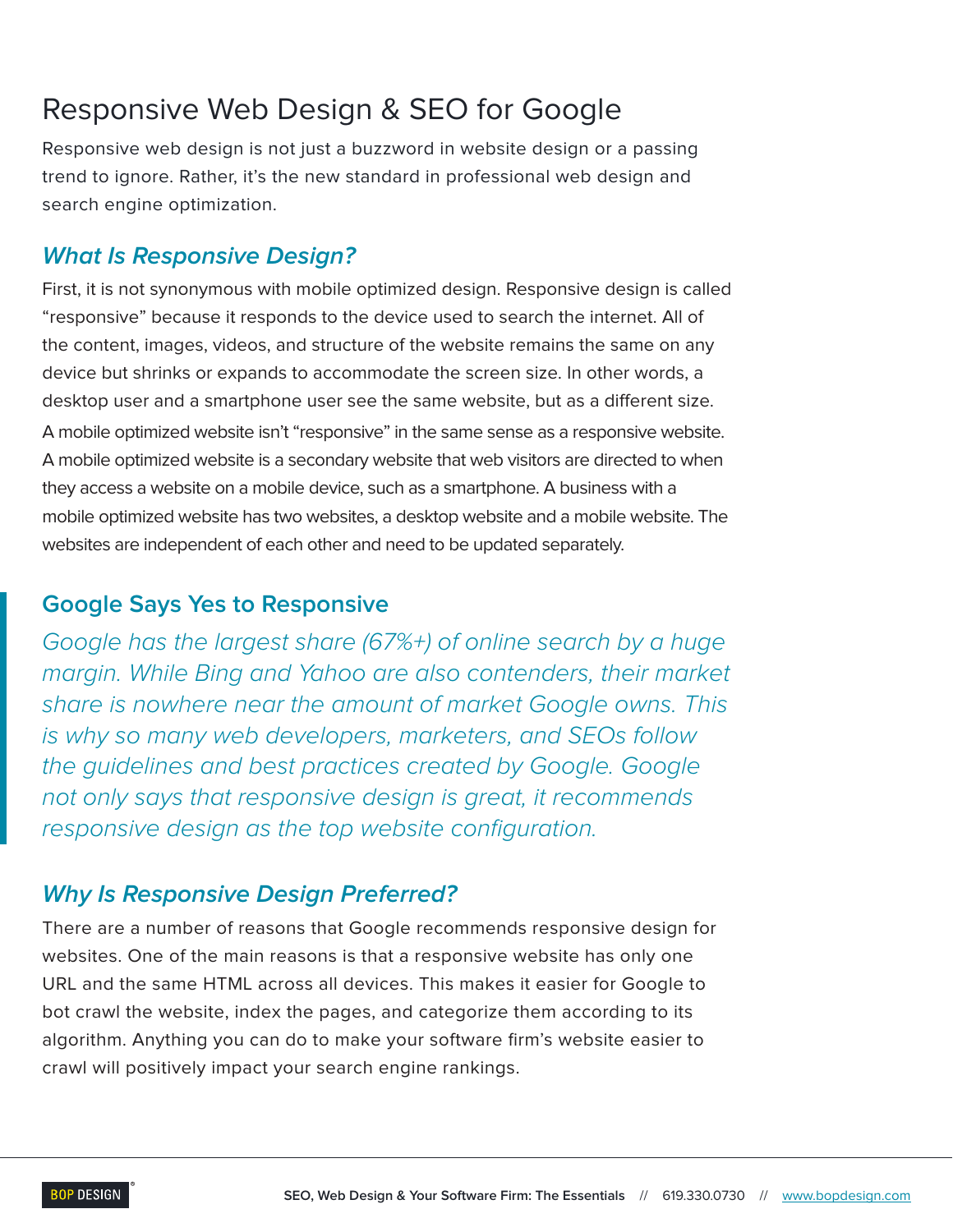## **Better User Experience**

Google continually talks about improving the user experience. A responsive website creates a better user experience because the website is viewable on any device the user is employing to search online. A website that conforms to the needs of each user reduces the bounce rate of a website because users don't get frustrated and leave a site. Website visitors who can easily access the information on a website enjoy a great user experience.

A responsive website design also makes sharing links with other users easy. If a user shares a link to a website from their mobile device, a desktop user who clicks on the link will see a website that is expanded to fit the desktop screen. Anticipating the needs of your website visitors always creates a better user experience.

## **The Mobile Movement**

Statistics show mobile web browsing outranks desktop web browsing. This means that people, including professionals, are using mobile devices to access web sites. Also, it's common for people to use multi-screen browsing, meaning they may access a website on desktop, then a laptop, and then later on a smartphone. A responsive website ensures that a website design for your software company looks great and functions well on every device a user employs to search online, including smartphones.

The bottom line is when web users are happy, able to view content and images, and get the information they want and need, then Google is happy. A responsive website design is an effective way to create a great user experience while improving your search engine optimization too.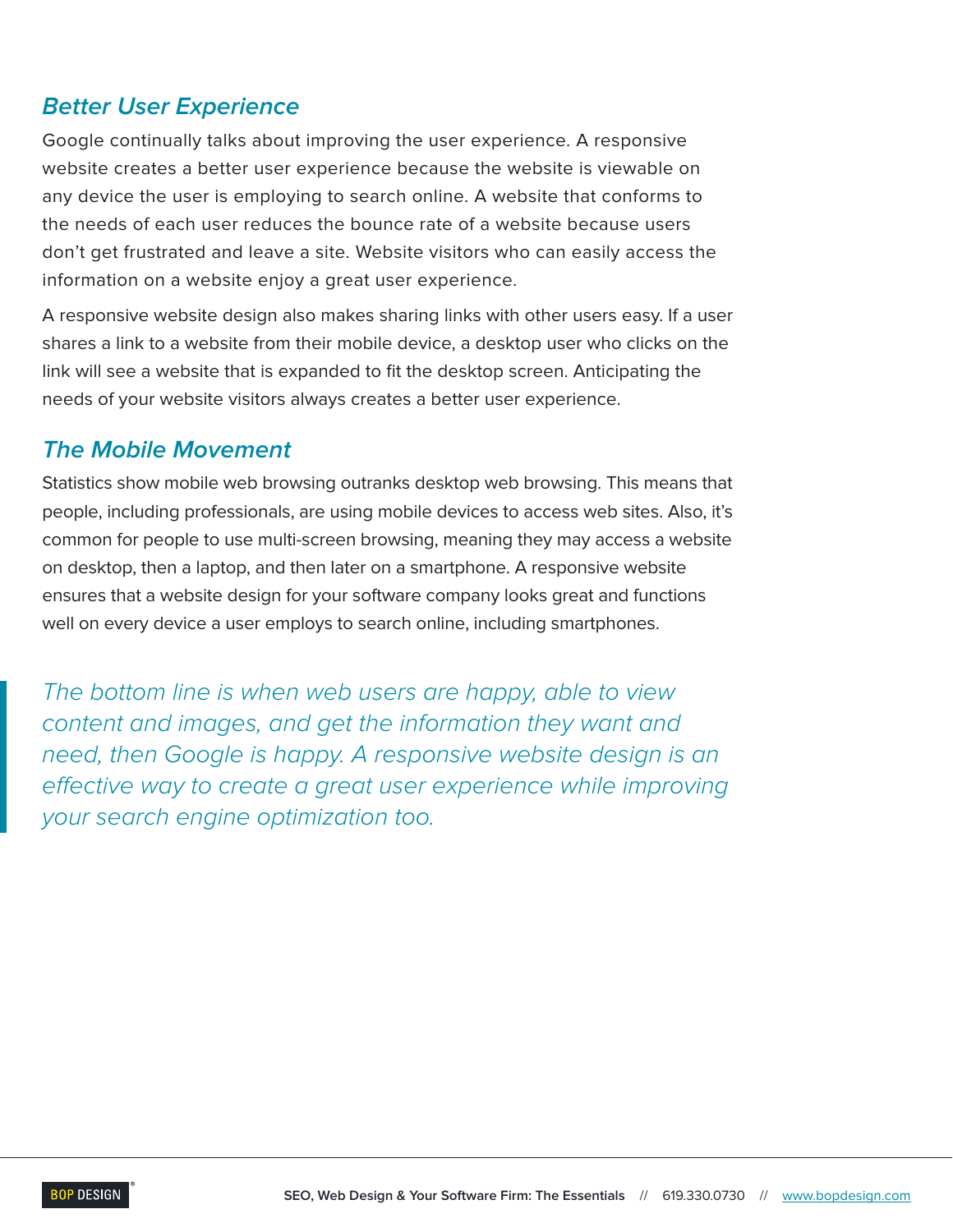# SEO Tips for Web Design

For many software firms, SEO and web design are often considered two separate but equally important entities. However, to be effective, they need to work as a unit. We've put together SEO tips that specifically apply to web design.

## **Responsive Web Design (Because Google Says So?)**

Ok, so implementing responsive web design (RWD) should not simply be done just because Google says so. It should be implemented because it makes for a fantastic user experience. If users can't view, navigate, read, or share your website, you should just pack it in right now. Responsive web design allows users on any device (smartphones, desktops, laptops, tablets, smartwatches) to easily view and navigate around your website.

In addition to being great for SEO and for users, RWD is great for your software company. Why? Because you won't have to worry about duplicate content being indexed on your mobile website and you only need to update one website. It may have a larger investment upfront in building the website, but in the long run, responsive web design saves valuable time on engineering, updating, and managing the website.

## **Site Structure (Parallax and SEO)**

You may or may not have heard the term "parallax" before. If you have, then you know it's a popular trend in web design since it makes a website a visual piece with depth and moving elements. The upsides are that it looks great, you control the path of the visitor, and you can carefully tell your story through depth and moving images. The downsides are that it may not accommodate much written content. As Parallax design is engaging and innovative, there are several options for addressing these SEO issues, such as creating internal pages and using proper semantic mark-up.

If SEO is a priority, consider website structures that accommodate users and search engines. A best practice for SEO web design is to have one row of top-level navigation. These tabs address the main topics of interest for your clients. The main takeaway for web designers optimizing for search engines (and users) is to keep it simple and straightforward. All sub-pages should relate directly to the main tab they fall under.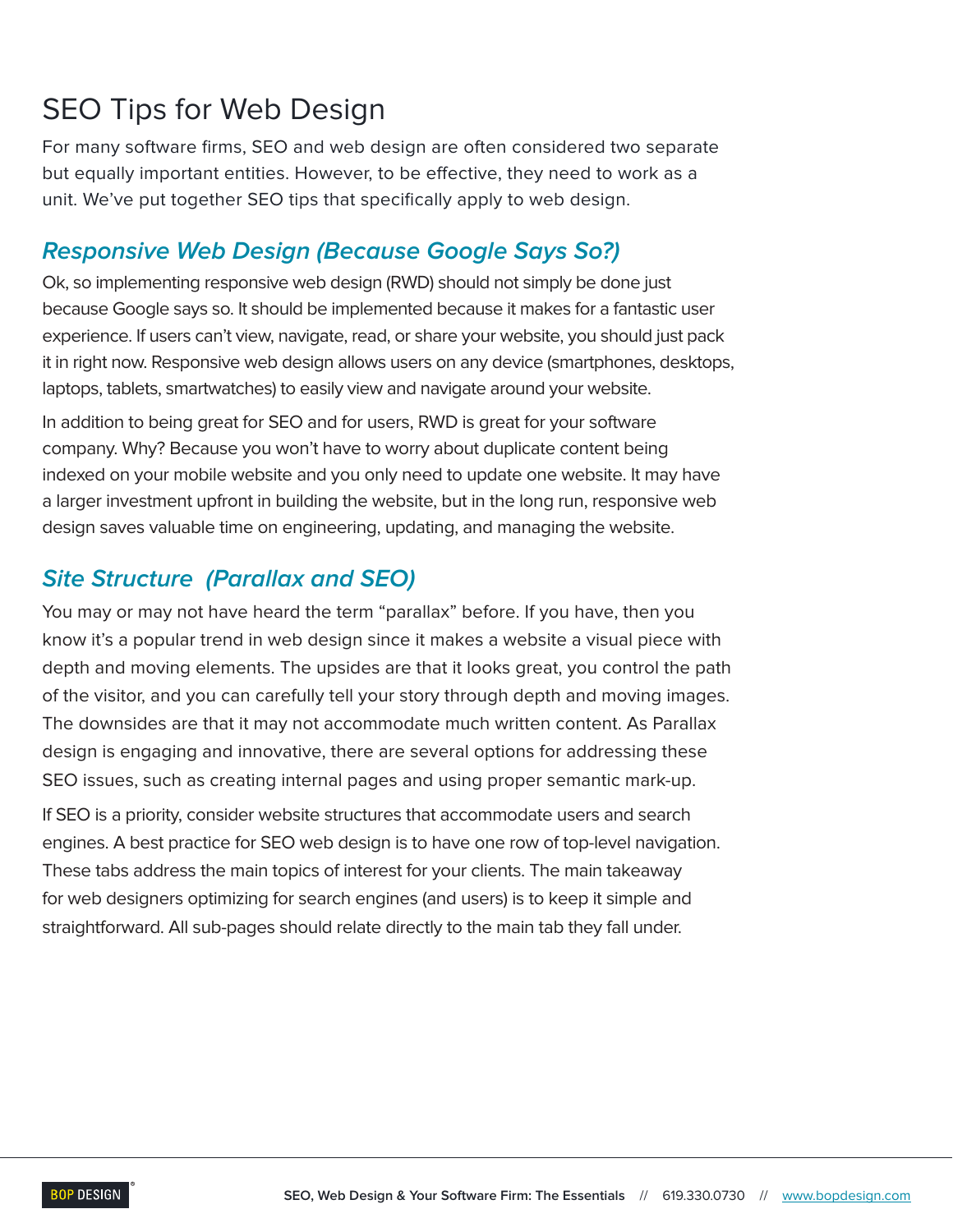## **Meta Data (It's Like a Map)**

The best way to explain the importance of meta data is the map analogy. Meta data (titles, descriptions, tags, keywords, etc.) gives specific directions to users and to search engines. Meta titles tell search engines and users what the page is about and meta descriptions give a snippet of information about the page. Meta data should be included and completed for each page. Think of the user and the search engine (think keywords) when completing this information. A homepage meta title should not simply say "Home." Instead, it should give information about your software firm and what the webpage discusses. As an example, the Bop Design homepage meta title says who we are and what we do: B2B Marketing Firm, San Diego Website Design.

# **Usability (Form & Function = SEO)**

That might be a simplified formula to describe the essentials of a web design's usability, but it is the foundation of SEO. Here is where sacrifices must be made. Large-scale images, fancy script and Flash can make a website really "pop," but that's only when they are viewed on a desktop with all the right plug-ins. When it comes to the functionality of your software firm's website, some of these things don't make sense since it may turn away visitors or not even appear for other visitors.

When considering web design for SEO, load times, legible font, flash and popups are all relevant. Optimized web designs have low website load times, show legible font to any visitor, exclude flash, and do not host any pop-ups. It's important to consider these things when building the website design to ensure a fluid, cohesive design that positively contributes to search rankings.

Optimized web designs have low website load times, show legible font to any visitor, exclude flash, and do not host any pop-ups. It's important to consider these things when building the website design to ensure a fluid, cohesive design that positively contributes to search rankings.